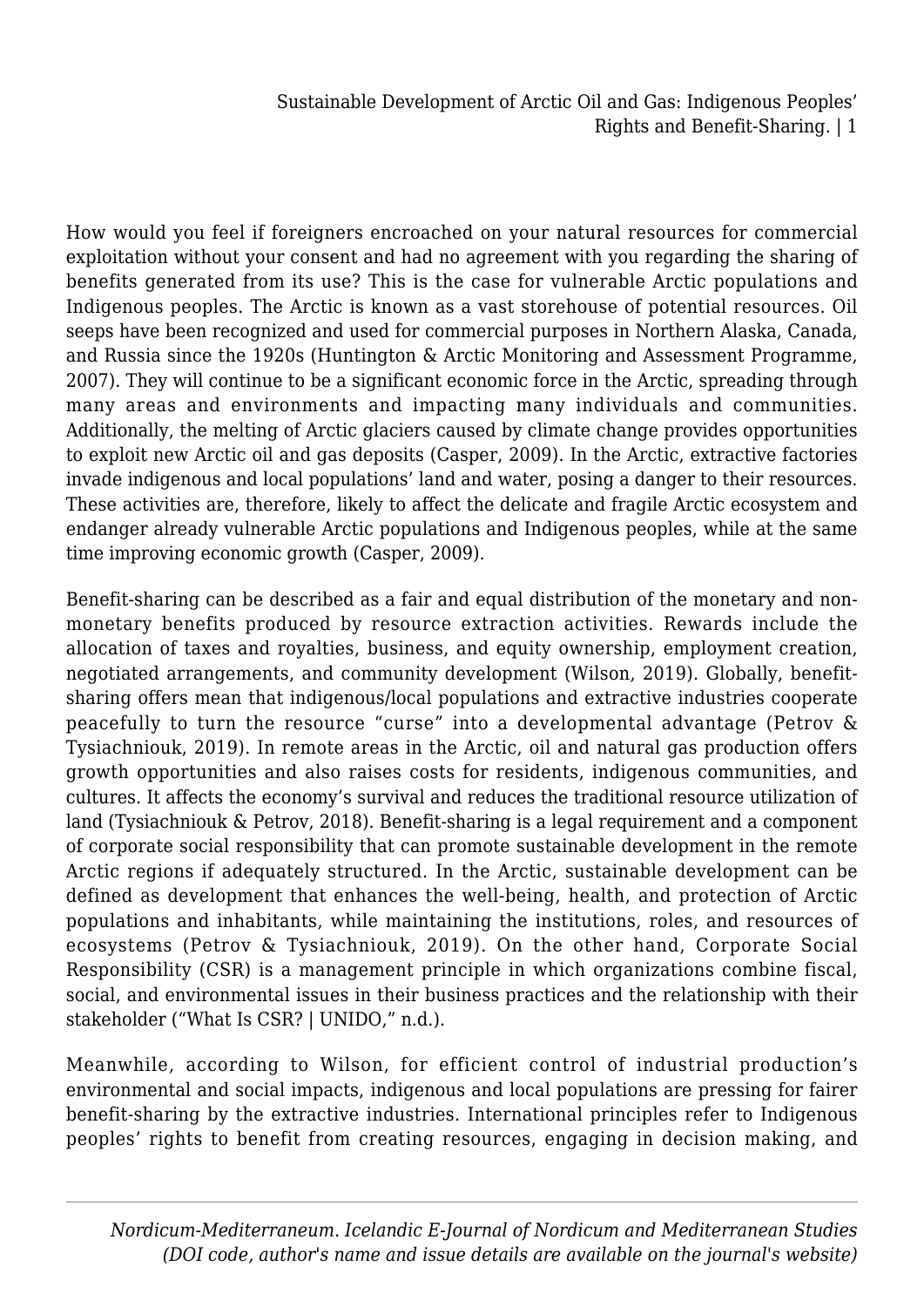establishing development planning goals that specifically impact them. Although international standard procedure on indigenous rights for Free, Prior, and Informed Consent (FPIC) exists for equitable distribution of benefit sharing with Indigenous peoples in resource development, there are currently no prospects for Indigenous peoples to play a significant role in strategic planning. Lack of meaningful engagement and participation of indigenous communities in decision- making during the life cycle of resource extraction activities undermines the FPIC principles in violation of Indigenous peoples' rights. The disagreements over the benefits and negative effects of resource extraction have intensified due to structural changes triggered by the COVID-19 pandemic. The fall in market prices for gasoline due to a decrease in demand has impacted productivity and profitability (Bernauer & Slowey, 2020). It has resulted in exposing the failure of extractive corporations' failure to incorporate Triple Bottom Line (TBL) initiatives that focus on the 3 Ps: (Planet, People, and Profit) into their business operations. Due to limited data on the ongoing economic, social, and health impacts of the COVID-19 pandemic, there is a gap in this research paper on the full impacts of the pandemic that will have to be addressed by future research.

This paper aims to address benefit-sharing in extractive industries and how Indigenous people can participate in community development decisions by answering how benefitsharing would promote sustainability and access to decision-making in the era of Covid-19. The paper's approach is based on a review of the literature to establish the principles underlying the study. The paper is divided into three (3) parts: a) benefit-sharing instruments and corporate social responsibility; it explains benefit-sharing principle, formation, purpose, and the relationship between benefit sharing and CSR to promote sustainable development in the Arctic, b) discuss indigenous control and implementation of international standards in respect of indigenous rights through the effective implementation of FPIC and its achievement strategies, and c) the impacts of COVID-19 on benefit-sharing agreements concerning the TBL initiative.

#### **Fair and Equitable Benefit Sharing Principle, Formation, Purpose**

In international environmental law, the debate regarding control and ownership of natural and biogenetic resources has been ongoing for the past several decades (Stellina, 2015).

Natural and marine genetic resources have traditionally been regarded and accepted as part of the common heritage of mankind. Nevertheless, the developed nations have been too concerned with the extraction of biological and genetic resources with the advancement of technology and the increased north-south divide over sovereign rights for natural resources (Stellina, 2015). To bring equity between the needs of developed and developing nations and how to protect and conserve marine and natural resources. Access to Benefit Sharing (ABS)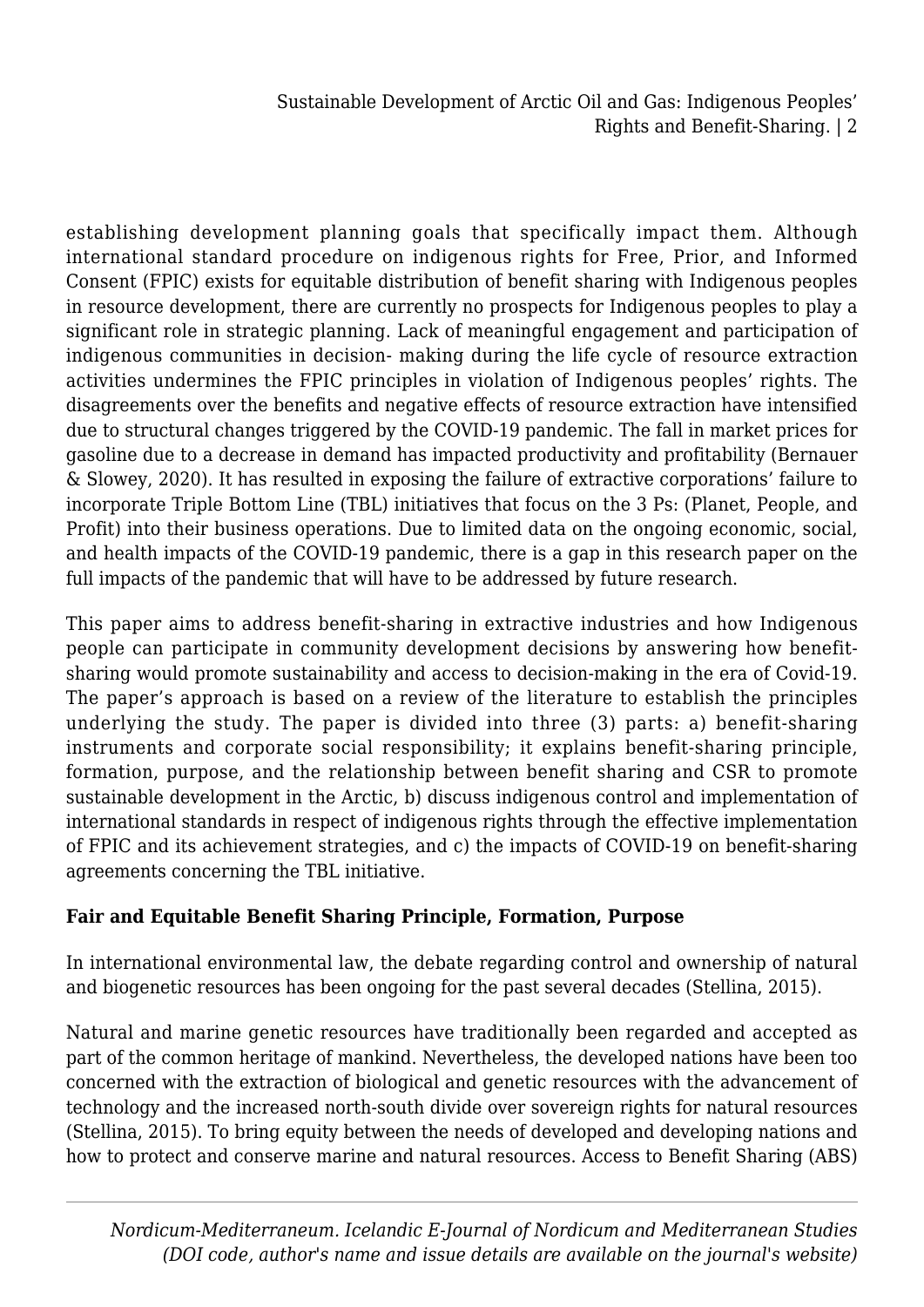was seen as a solution.

Since the 1990s, benefit arrangements have been a growing interest in regions with sound indigenous regulations, such as North America and Australia. (Sulvandziga, 2019). The principle arises from various international instruments, including the Universal Declaration of Human Rights, the International Labor Organization (ILO) Convention No. 169 on Indigenous and Tribal Peoples in Independent Countries, the Convention on Biological Diversity (CBD), and the "Nagoya Protocol on Access and Benefit-Sharing to the CBD" (Sulvandziga, 2019, p.64). Access and benefit-sharing from an international legal perspective refer to how benefits resulting from the natural resources utilization, the protection of the environment, and the use of traditional knowledge would be shared between the communities granting access to the resources and the users of the resources (Unit, 2020 "The Nagoya Protocol on Access and Benefit-Sharing").

James Anaya, the former United Nations Special Rapporteur on the Rights of Indigenous Peoples, drew unprecedented attention to the role of benefit-sharing concerning Indigenous people's rights to land and natural resources (Morgera, 2014). According to Anaya, Indigenous people's rights to benefit-sharing implies "the broad international recognition of the right to indigenous communal ownership, which includes recognition of rights relating to the use, administration and conservation of the natural resources existing in indigenous territories, independent of private or State ownership of those resources." (Sulyandziga, 2019, p. 67). He stated that "Aside from their entitlement to compensation for damages, Indigenous peoples have the right to share in the benefits arising from activities taking place on their traditional territories, especially in relation to natural resource exploitation" as a reference to benefit-sharing in Article 15(2) of ILO Convention No. 169 and appropriate to the United Nations Declaration on the Rights of Indigenous Peoples (UNDRIP) Articles 25 and 26 respectively (Morgera, 2014, p. 1-2). In this regard, Anaya also stressed that the only clear international standard applicable to benefit- sharing is that it must be "fair and equitable" for such sharing. The benefits to be shared include tax revenue, information, scientific and commercial cooperation, joint management of natural resources, and technical support, which have been identified as monetary and non-monetary (Morgera, 2016).

James Anaya also argued that benefit sharing is seen as "one of a set of inter-linked safeguards for the realization of substantive rights of Indigenous peoples" (Sulyandziga, 2019, p.67). Sharing of benefits explicitly reflects a particular relationship among governments, commercial businesses, and indigenous groups. It is known that benefit sharing is part of the social license to operate, thus, the public approval of the operations of the industry plus the completion of mandatory mineral extraction licensing and permit

*Nordicum-Mediterraneum. Icelandic E-Journal of Nordicum and Mediterranean Studies (DOI code, author's name and issue details are available on the journal's website)*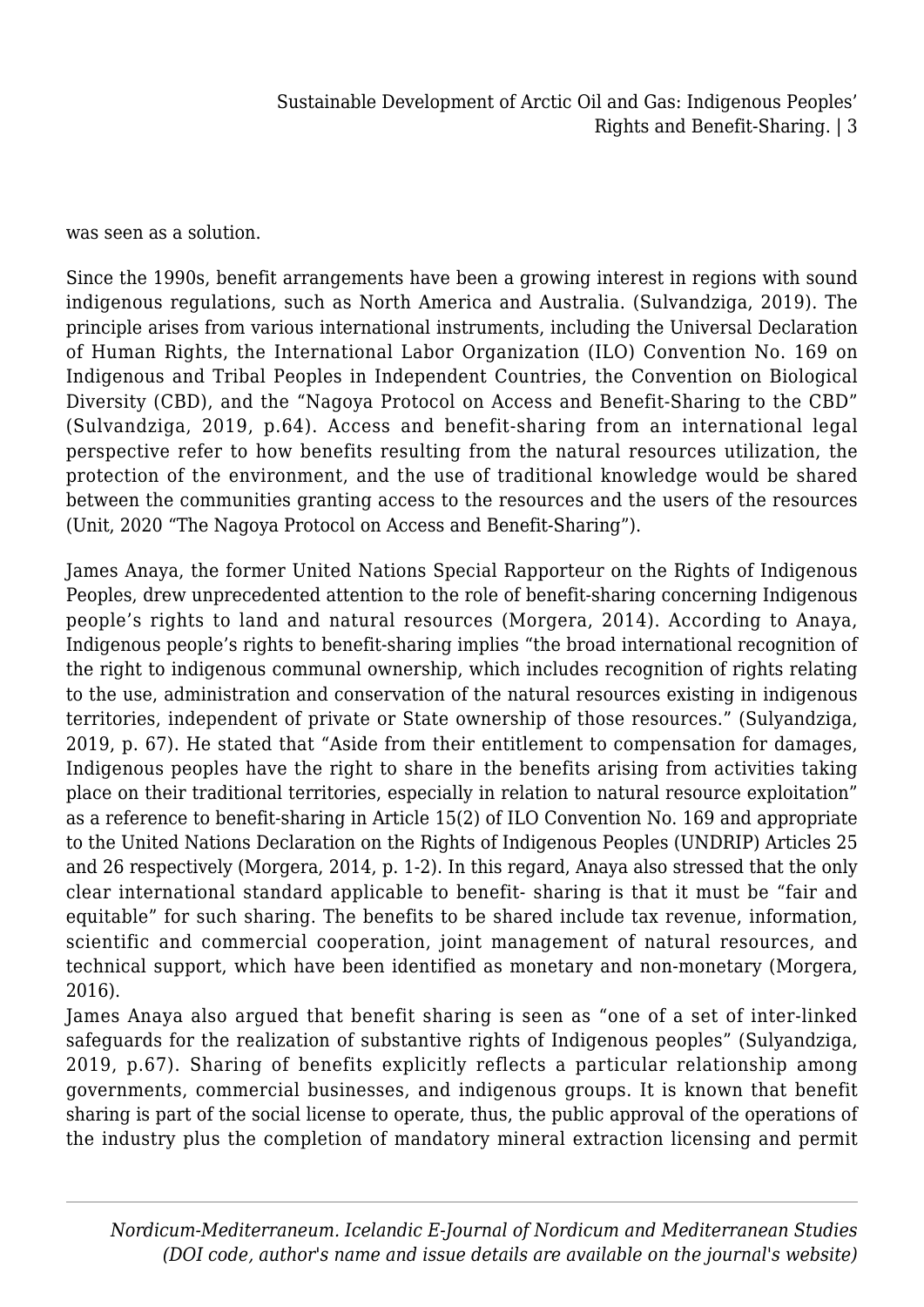requirements (Tysiachniouk & Petrov, 2018).

In a nutshell, the benefit-sharing aim is to ensure indigenous communities' involvement in decision-making by improving their well-being and offering local communities' control over their future as well as protecting Indigenous peoples' human rights by promoting community development projects in remote areas in the Arctic.

#### **Benefit-Sharing and CSR for Sustainable Development**

Corporate Social Responsibility (CSR) is a principle whereby corporations willingly decide to commit to a healthier community and a safer world. CSR is defined by the Commission of European Communities in 2001 as "a concept whereby companies integrate social and environmental concerns in their business operations and their interaction with their stakeholders on voluntary basis." CSR initiatives for international oil firms include developing risk control policies such as steps to avoid oil spills; focusing on energy conservation and green energy; establishing partnerships with the local communities where they operate; enhancing the quality of life of workers; and contributing to society as a whole (Cao, 2018). Thus, CSR initiatives enable businesses to move beyond regulatory standards to add to their competitiveness by engaging more in human capital, the community, and stakeholder partnerships.

Sometimes, companies engage in corporate social responsibility benefit-sharing schemes to satisfy investors and shareholders and to meet the needs of local communities only to the degree required to receive the 'social license' to operate (Tysiachniouk & Petrov, 2018). The commitment of an organization to localities often takes the form of compensation or targeted investments. However, the corporation holds the leadership role in the decisionmaking power of benefit sharing, making its preference prevail in several ways over community needs and desires (Petrov & Tysiachniouk, 2019).

According to Johnstone & Hansen 2020, the socio-economic and environmental effects of the exploration and production of oil have led to political and civil society problems that have caused social damage by companies in violation of human rights laws of the local populations and workers. This includes the right to land, culture, rights at work, an acceptable standard of living, and the right to engage in decision-making processes relevant to projects involving land and communities (Johnstone & Hansen, 2020). For this reason, it is therefore crucial for businesses practicing CSR to follow the TBL 3P's (Profit, People, and Planet) approach as a measure for financial reporting on their business activities. The TBL concept, proposed in 1987 by the Brundtland Commission, is the basis of most CSR theories. In 1994, the phrase was coined by John Elkington, often known as 3Ps or three pillars. It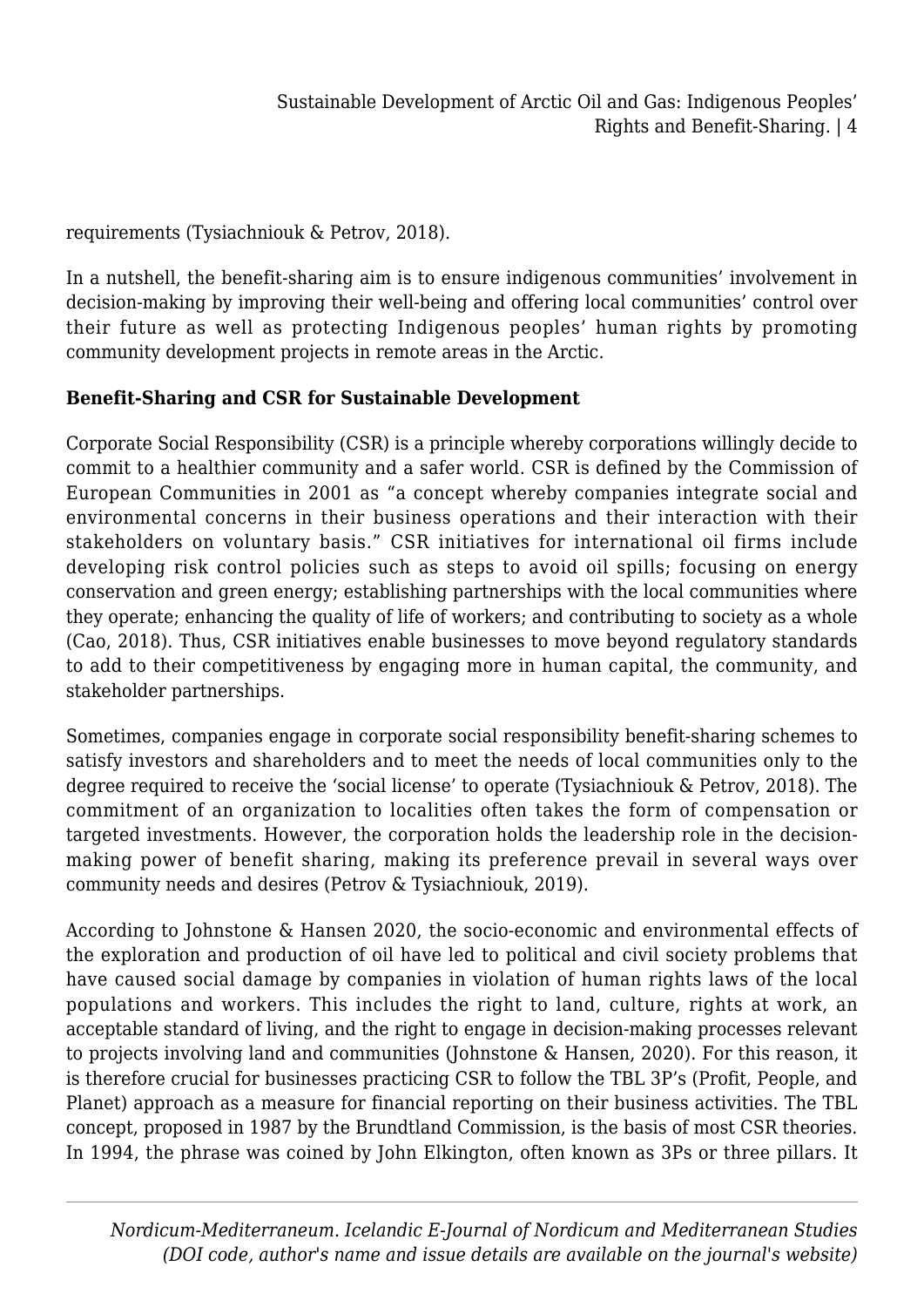notes that a corporation should be accountable for three characteristics: profit, people, and the planet, i.e., economic, social, and environmental responsibility.

The United Nations Industrial Development Organization (UNIDO) also argues that, as a method for assessing and reporting organizational success toward economic, social, and environmental performance, the TBL methodology is used. It is an effort to connect private businesses to sustainable global development by giving them a complete set of working priorities than just profit alone. The view held is that an organization must be financially stable, eliminate its adverse environmental effects, and function in compliance with community norms in order for it to be sustainable. Therefore, businesses can be considered profitable only if it takes care of all three components of the TBL, and all of them are incredibly closely related (Księżak & FischBach, 2017). Thus, one element cannot be adopted in isolation from the others.

Meanwhile, one accepted definition of sustainable development in Brundtland's 1987 report defines it as "the development that meets the needs of the present without compromising the ability of future generations to meet their own needs"(Fonseca, Domingues, & Dima, 2020, p.1). Sustainable development aims to resolve the societal desires to live best under the limits placed by nature. Development is a multidisciplinary process for all persons to reach a better quality of life. The interdependent and mutually reinforcing elements of sustainable growth are economic growth, social development, and environmental conservation (Fonseca et al., 2020, p.2). It indicates that, there is a relationship between CSR, TBL, and sustainable development as they all aim to address the same core elements.

Non-Governmental Organizations and the general population have a great deal of influence on CSR initiatives. According to Sustainable Development Working Groups Report, 2013 on "CSR in the Arctic-way forward," the primary universal standards which drive CSR in the Arctic that were approved by the Arctic Council in the first workshop on CSR held in Stockholm from 26-27 January 2012 are the OECD Guidelines, the United Nations Global Compact, and the Global Reporting Initiative Reporting Standard. These guidelines are considered strong and adequate instruments that warrant more focus, follow-up, and enforcement by Arctic business operators (Group (SDWG), 2013).

The United Nations Guiding Principles (UNGPs) of Human Rights promote that all states are responsible to uphold human rights and prevent violation by corporations and organizations of all kinds and sizes. The obligation allows enterprises to comply with appropriate national laws and self-regulate to fill policy differences between national and international law. Both government and non-states players must ensure that victims are entitled to remedies (Johnstone & Hansen, 2020). The UNGPs also stress that businesses should dialogue on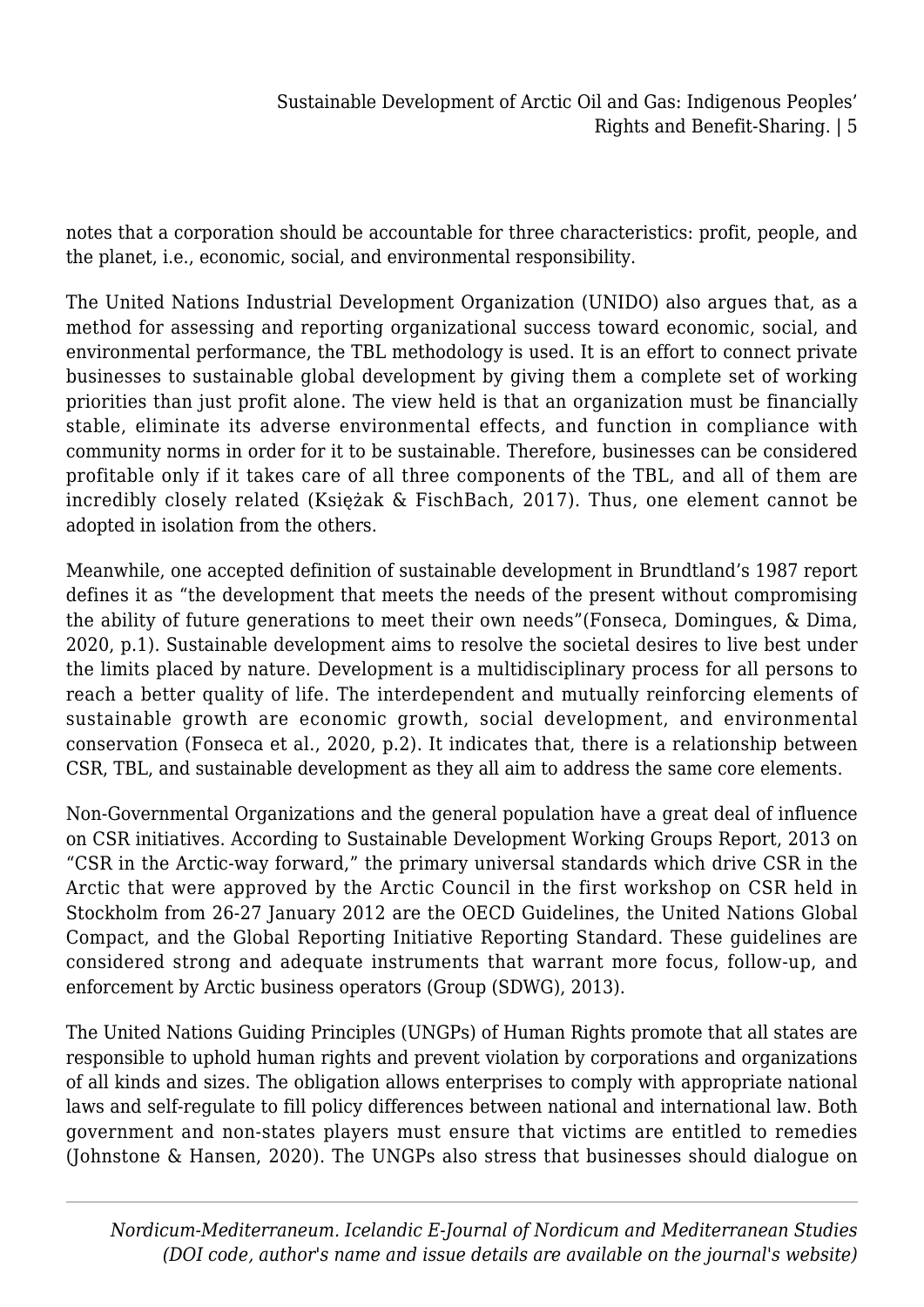stakeholder engagement, particularly in terms of "meaningful" consultation and engagement with communities and stakeholders (Wilson, 2020). Mineral extraction and mining ventures in the Arctic can not only add to the economic circulation of natural resources, produce revenue, and provide new employment for the local population, but can also be followed by negative effects on the ecosystem, traditional land, climate, and the health of local people ((Novoselov, Potravny, Novoselova, & Gassiy, 2020).

For that matter, Novoselov, Andrey, et al., 2020 argue that industrial projects in the Arctic are highlighted and influenced by many Arctic stakeholders' interests through social, environmental, anthological, and cultural practices. Therefore, the achievement of benefits for resource extraction projects on conventional lands in the Arctic should also mention:

- Protection of the environment needed to lead the traditional Indigenous peoples' commercial activities;
- Cultural heritage preservation and traditional knowledge;
- Reduction of social conflict induced by project implications awareness;
- Employment development;
- Health care improvement;
- Providing infrastructure
- Providing educational accessibility;
- Increasing living standards and empowering the indigenous community with requirements for socio-demographic reproduction.

The compensation process must meet all parties' needs, which can only be accomplished by including all stakeholders in the execution of strategic planning. For this reason, the fair and equitable benefit-sharing arrangement in the Arctic regions is critical, and it must facilitate both procedural and distributional equity. The principle of benefit-sharing encompasses several instruments, such as the negotiation of partnership agreements, the purchase of traditional products, the creation of indigenous jobs, the funding of transport, and social infrastructure development (Tysiachniouk, Henry, Tulaeva, & Horowitz, 2020). This scheme encourages indigenous communities to make better use of these financial opportunities to achieve future sustainable growth.

Consequently, community engagement is an essential aspect of international human rights law in the decision-making process on matters concerning one's own life and the society in which one lives. However, Agenda 21 also acknowledges, among other things, that strong public involvement in decision-making, including the need for individuals, groups, and organizations to engage in decisions, especially those concerning the communities in which they live, is one of the essential prerequisites for achieving sustainable development. The mining industry in the Arctic affects the environment, the safety of the water supply, and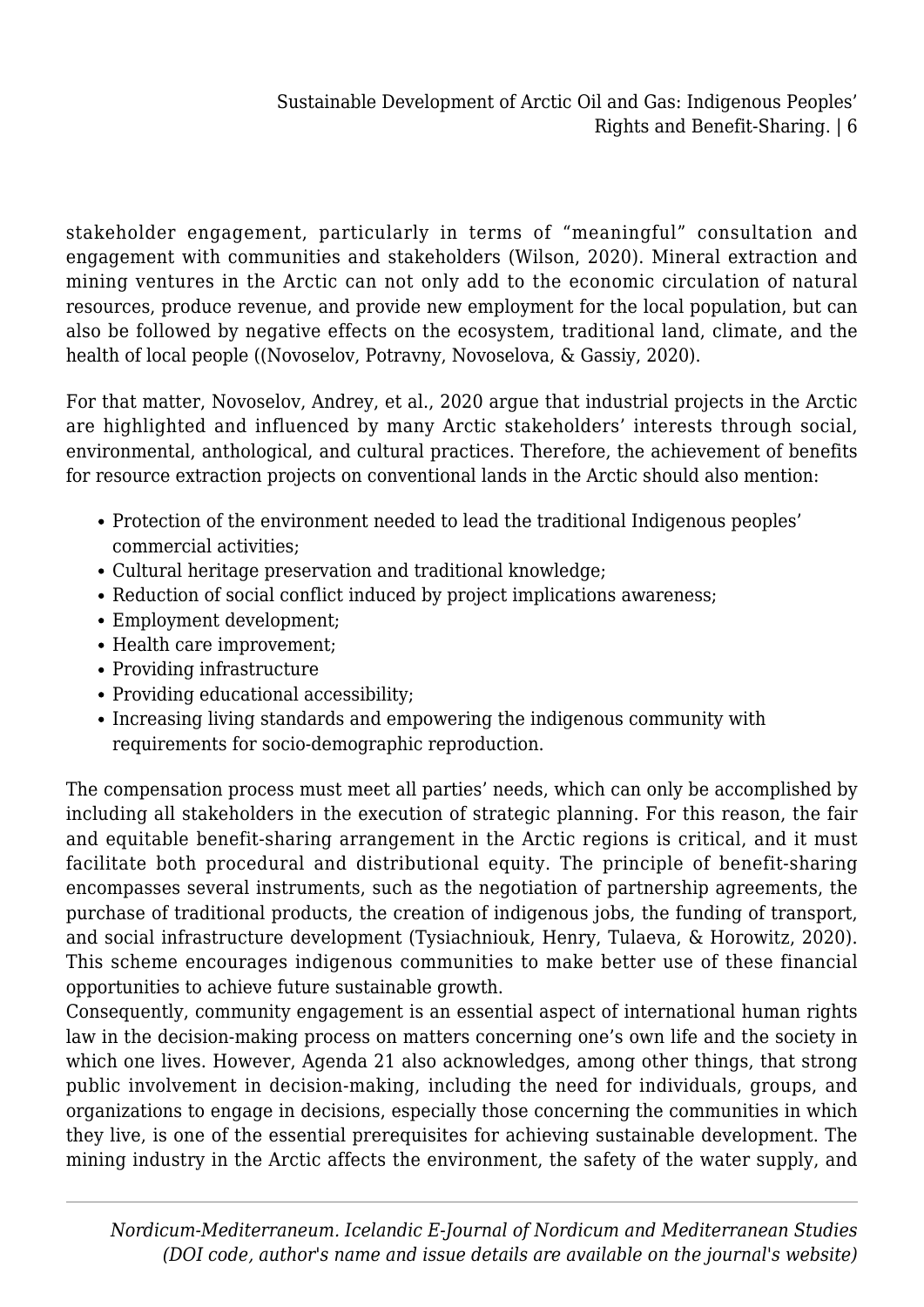the local people's welfare. It then takes the form of compensation and corporate social benefit to cater to the harm suffered. In the meantime, a win-win outcome will only be accomplished if all parties are engaged in the decision-making process to disclose their specific needs regarding the benefit of enhancing the indigenous livelihood towards community development.

# **Indigenous Control and Implementation of International Standards**

Various international partners have been discussing international standards on human rights and Indigenous peoples' protection for the sustainability of the environment. As a result, resource production's social and cultural issues are of significance, and the lack of community participation in the early stage of resource development and active engagement of indigenous communities in decision-making strategies violates the FPIC rights of Indigenous peoples.

The precise interpretation of the theory can be determined by breaking down the meaning of the terms that make up the FPIC principle. The UN Guidelines on FPIC describe "free" as a system that is not subject to externally imposed deadlines. As a result, aboriginal peoples should not be forced, intimidated, or threatened into consent (Hughes, 2018). According to (Pillay, 2020), "prior" means that approval should be obtained sufficiently in advance of any permission or start of operations, and that indigenous consultation or consensus procedures should be respected in terms of time constraints. Thus, the engagement must take place well ahead of planned events to give Indigenous peoples and communities enough time to establish and create relationships, consider all key information, and make decisions with the aim of successful relations (Hughes, 2018).

(Pillay, 2013) further explain that "informed" implies that information is provided on a variety of topics, such as the nature, size, pace, reversibility, and scope of any proposed project or activity; the project's purpose as well as its duration; the locality and areas affected; a preliminary assessment of the likely economic, social, cultural, and environmental impact, including potential risks; personnel likely to be involved; and the locality and areas affected. The possibility of refusing consent may be included in this procedure. The approval process must include consultation and participation.

Therefore, a fragile Arctic environment is of concern because of the adverse consequences of extractive practices, which are now turned into industrial "green movements," resulting in the invasion of indigenous lands (Wilson, 2020) and causes danger to their ways of life, such as herding, fishing, and farming. The focus on indigenous rights is on FPIC principles. FPIC may take many forms but is an important sustainable development corporate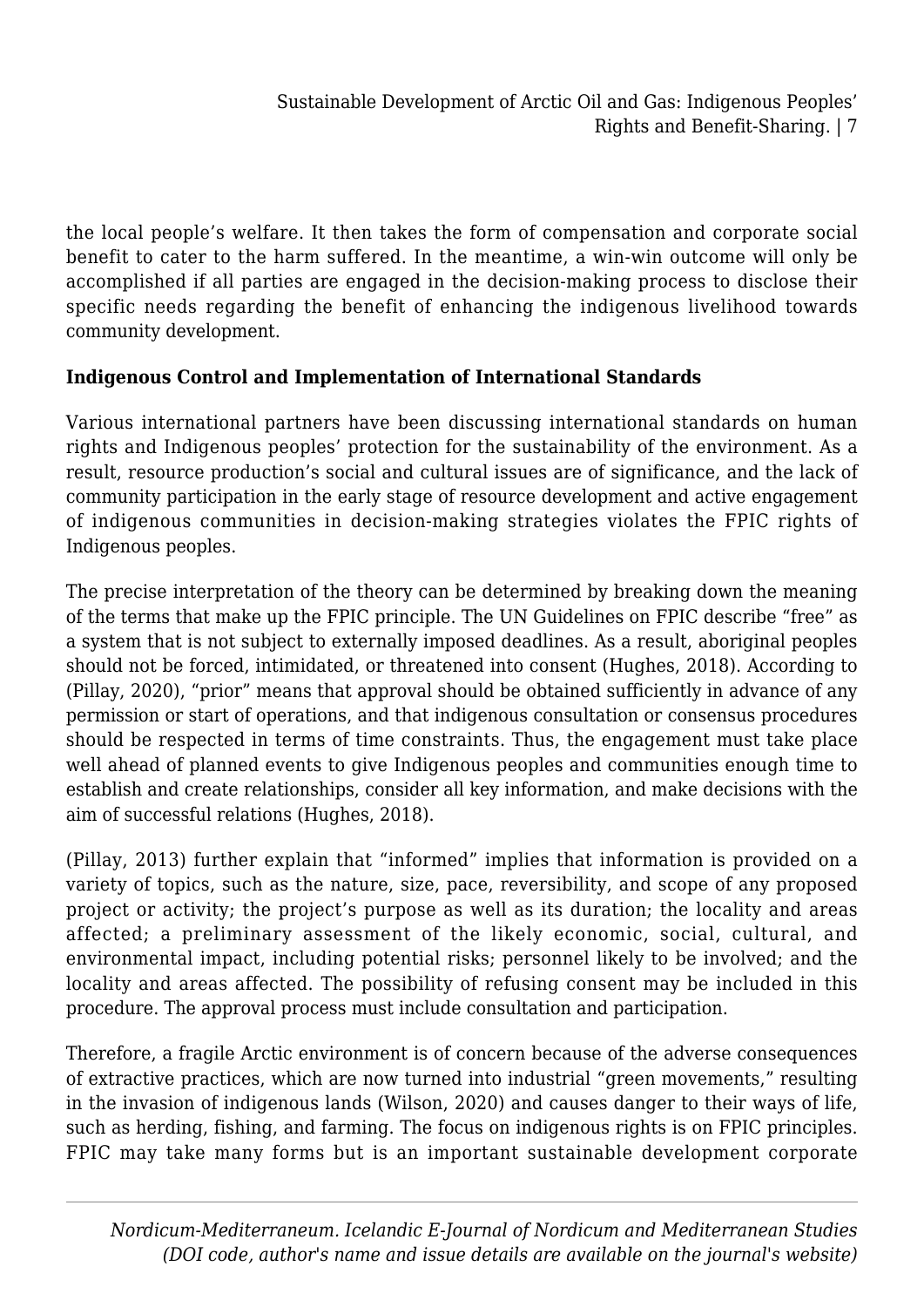governance framework. It is a right set out for Indigenous peoples in international treaties and declarations, especially ILO Convention 169 on Indigenous and Tribal Peoples and the United Nations Declaration on the Rights of Indigenous Peoples and some national legislation (Buxton & Wilson, 2013).

The interpretation and implementation of international norms and values will enhance shared understanding and meaningful stakeholder participation. In recent years the call for respecting indigenous privileges concerning a set of criteria in resource development has grown stronger and stronger. According to Wilson (2019), the lack of respect for Indigenous peoples' control, rights, and consents in resource exploration has urged local communities in the Arctic regions to encourage governments and companies to allow them to take greater control and do more in adhering to international norms/standards. To achieve these objectives, there exist the calls for FPIC to create fairness/equity, in addition to guiding and applying the spirit of FPIC in industry projects through existing laws/international standards around the world.

However, (Buxton & Wilson, 2013) argue that, for effective implementation of FPIC, first, it must be enforced by deliberative mechanisms in which fair viewpoints based on shared data are weighed through gathering information from all parties. Second, the procedure must be structured in a flexible way for societies concerned in order to fulfill customary practices, human rights, and to reach joint decisions. Finally, the process must enable local citizens to participate on equitable footing and make responsible decisions constructively. Indigenous control, in many ways, has been pointed out by Wilson. She further explains as the ability a) to ascertain how organizations envision their future about extractive industries and whether they want resource development to occur on their lands and b) to ensure appropriate decision-making powers and fair benefit sharing if products appear as stated (Wilson, 2019).

As Wilson explains, these demands are indicated in the ILO Conventions on Indigenous and Tribal Peoples in Independent Countries and the United Nations Declaration on the Rights of Indigenous Peoples (UNDRIP), which suggest, among other things, it is the right of Indigenous peoples to decide their priorities and to exercise control over their development; yet, as the former UN Special Rapporteur on the Rights of Indigenous Peoples, James Anaya, agrees, this particular indigenous right is rarely respected in practice (Wilson, 2019).

## **Strategies for Achieving Control through Free, Prior, and Informed Consent**

As noted earlier, there are some debates on the right methods to address the lack of control in achieving fairness and equity: the former UN Special Rapporteur on the Rights of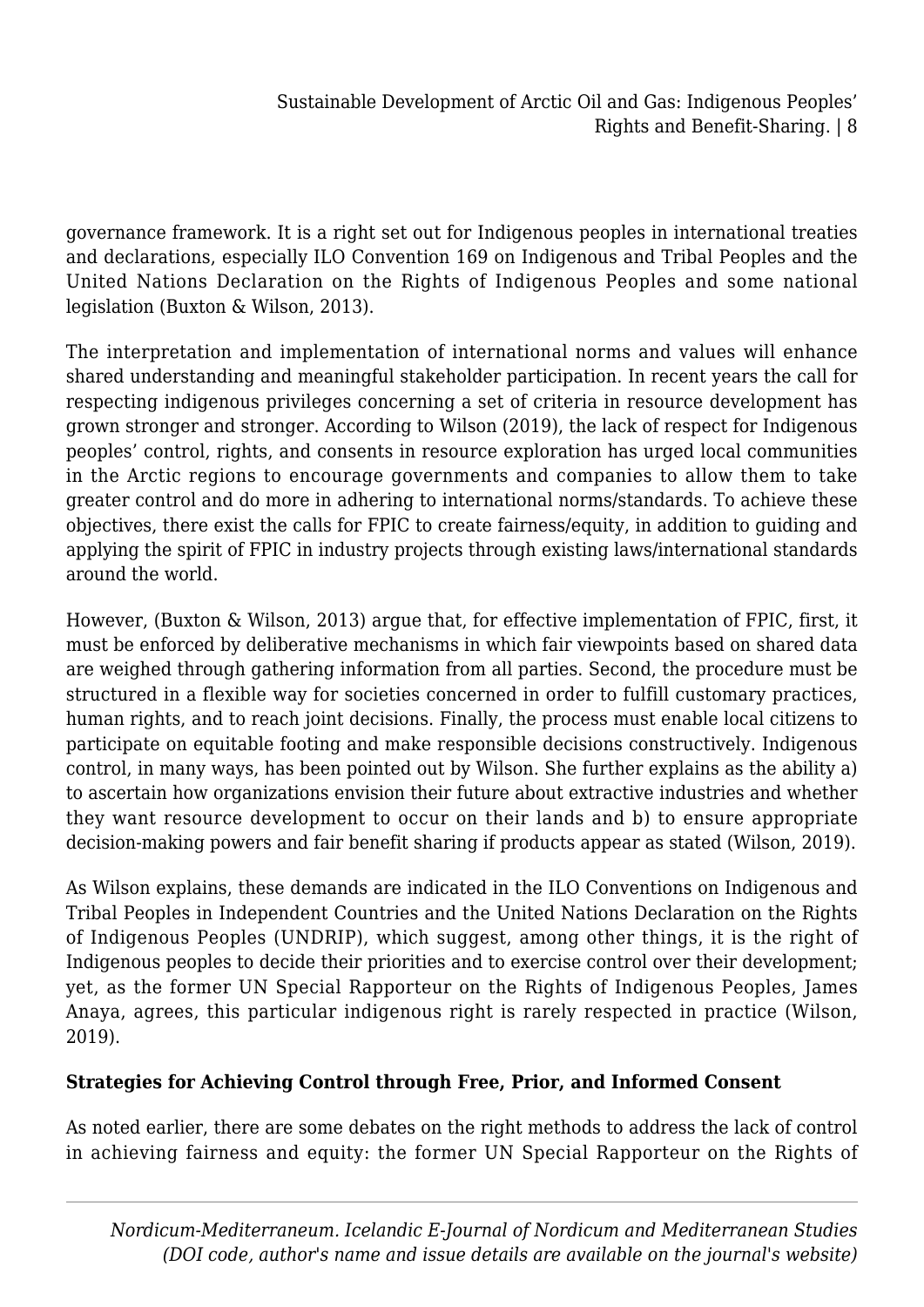Indigenous Peoples, James Anaya, identified a 'preferred' model, based on greater levels of indigenous control over the nature of the development and the sharing of the benefits, emphasizing, in particular, the indigenous right to determine priorities and strategies for the product or use of their lands and territories. Also, elsewhere, the 'prevailing' model of resource development has been termed by some as 'extractivist' which in turn means indigenous relations with the natural environment should be based more on the partnership, respect, and entitlement through 'knowing' rather than 'owning' the resources (Wilson, 2019).

Anaya's 'preferred' model adds more voice and corresponds to Tysiachniouk and Petrov's 'shareholder' model that envision greater indigenous control over decision-making, including strategic planning (Wilson, 2019). The notion of 'indigenous control' also extends to decision- making about whether a project goes ahead. However, in cases where Indigenous peoples do not own the mineral resources in question, this requires a process of FPIC before critical development decisions get formulated in these communities (Wilson, 2019). Therefore, for the standard of good practice in stakeholder participation, the FPIC must be established from discovery to completion over the project life cycle in line with obtaining the social license to operate for a transparent and timely procedural process.

# **The Impacts of Covid-19 on Benefit-Sharing Agreements Concerning the TBL 3 Ps Initiative**

The Covid-19 global crisis is worrying and poses a threat to health care for all, including to Indigenous peoples worldwide. Indigenous populations are still facing inadequate access to hospitals, a substantially higher incidence of infectious and non-infectious diseases, lack of access to necessary facilities, hygiene, and other main prevention steps, such as drinking water, soap, and disinfectants. Vulnerable populations may suffer discrimination and stigma in accessing healthcare and may only be considered if programs and amenities are offered in indigenous languages. Meanwhile, Indigenous peoples' cultural lifestyles are a pillar of their resilience as most indigenous groups frequently hold large traditional meetings to mark special occasions, which can pose a danger at this moment in preventing the spread of the virus.

As stated in ("COVID-19 and Indigenous Peoples | United Nations for Indigenous Peoples," n.d.) the number of COVID-19 infections worldwide grows, with high mortality rates in some vulnerable communities with underlying health conditions. However, statistics on the prevalence of infection in indigenous populations are not yet available (even where ethnicity records and tests are available) or are not reported. It is also not available in indigenous languages for important information on infectious diseases and prevention steps. This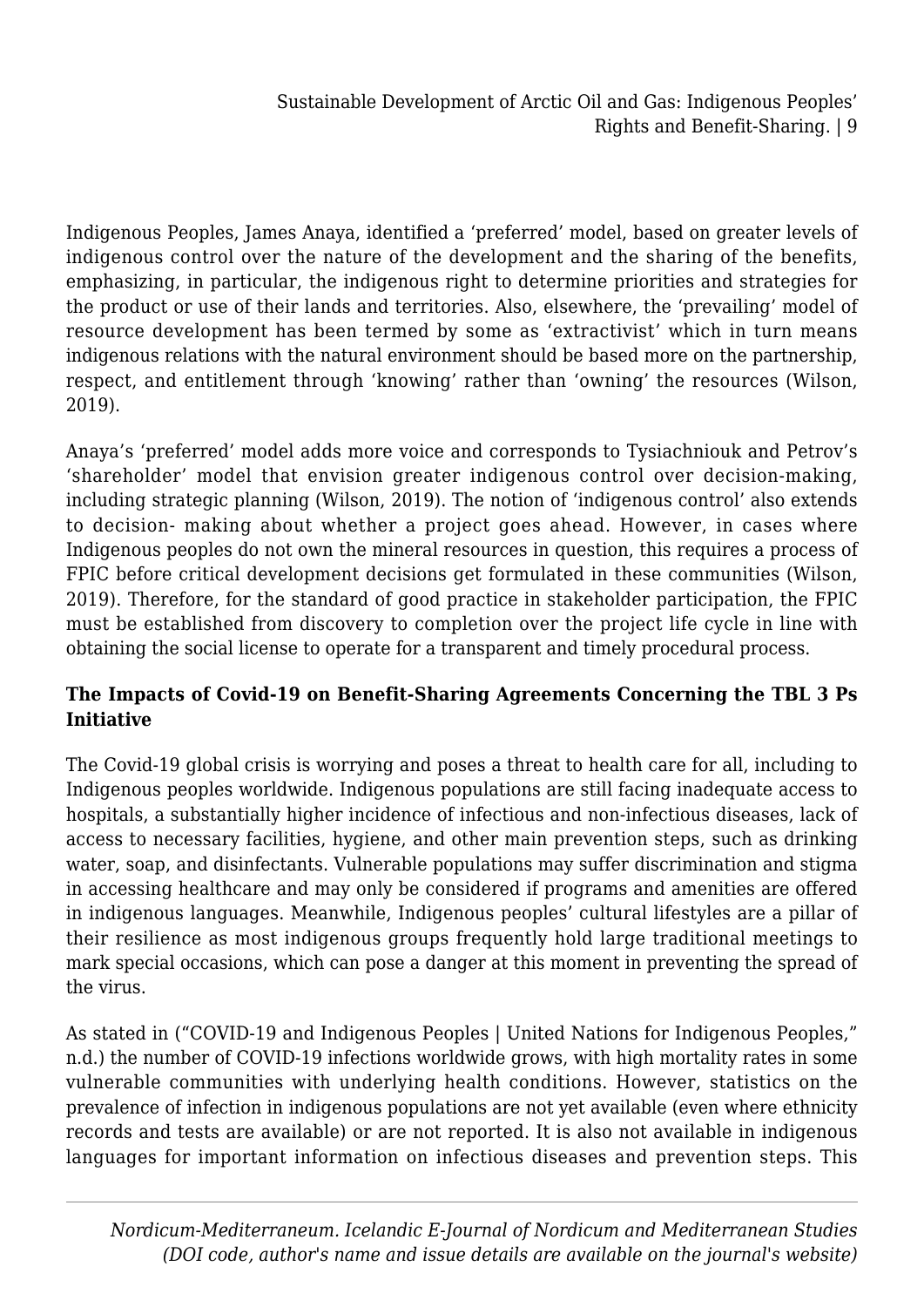means that aboriginal communities became incredibly fragile during the global pandemic since they face a high degree of socioeconomic neglect and are at excessive risk of public health crises. The Arctic indigenous communities are not left out of these devastating issues. In contrast, "A report from the Centers for Disease Control found that non-Hispanic American Indians and Alaska Natives (AIAN) account for 0.7 percent of the U.S. population, but 1.3 percent of COVID-19 cases"("Vulnerable Communities," 2020).

Meanwhile, industrial resource activities are ongoing in their territories. It means that the benefits provided by extractive industries are not meeting the need and desires of the local communities. Infrastructure such as adequate and modern health facilities is not available. Corporations must adhere to the benefit-sharing mechanism that can promote community development. On the other hand, the COVID-19 pandemic is also creating chaos in extractive economies worldwide because of decline in the selling price of oil. This is due to the decrease in demand and decrease in production and profitability caused by running physical distancing protocols, all of which has resulted in a substantial decrease in the share price of many large mining firms (Bernauer & Slowey, 2020).

As claimed by Bernauer & Slowey, 2020, the COVID-19 pandemic brought conflicts over the benefits and harmful effects of extraction activities in Canada. Three conflict issues include:

## *Community Health (People)*

As a result of chemical pollution by extractive industries, physical and mental health conditions have been an issue for Indigenous peoples in the communities. Additionally, new diseases can be contracted from immigrant workers, local lifestyle changes, and disturbances in relationships with the community. Such migrants, however, are agents by whom the coronavirus could spread to remote communities.

However, the reaction from mining firms initially varied as the COVID-19 pandemic hit Canada. Although some companies responded by shutting down, some, such as in British Columbia, continue to operate. Criticism from some Indigenous elders and activists is that this is because the companies still operating value corporate revenues more than the people's health and safety, condemning their decisions to keep operating during the pandemic as not thinking of the well-being of their workers and the community at large. Nevertheless, in Nunavut, the Baffin Land Iron Mines-operated Mary River iron mine drastically reduced activities and sent all Nunavut workers home with pay as a benefit to help deter the transmission of the disease to Inuit communities.

#### *Environmental Protection*

Environmental impact mitigation is the concern of Indigenous peoples regarding activities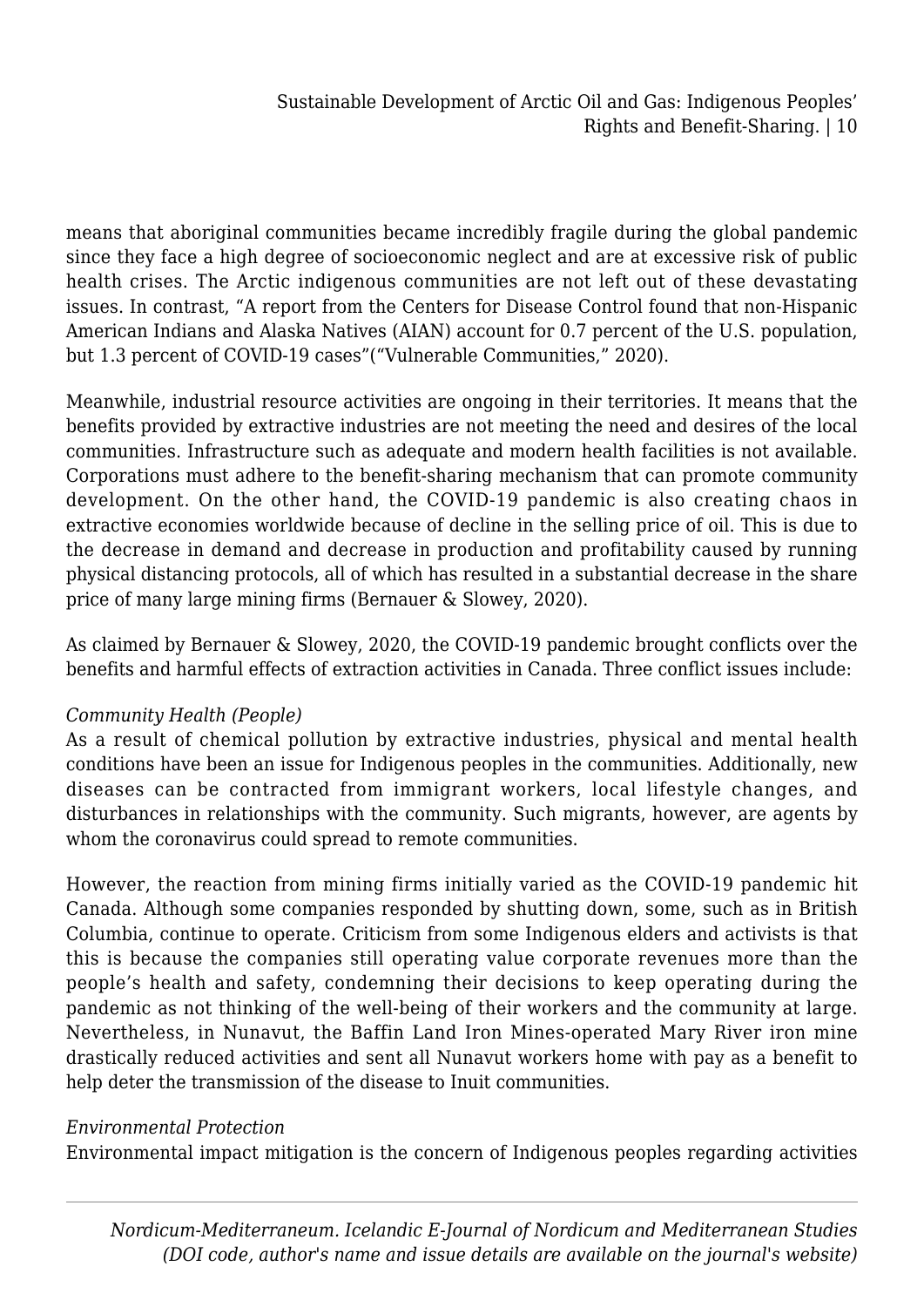of extractive industries. More tension is likely to develop since the pandemic interrupts production and impact global commodity prices. For instance, the oil price is affecting the exploration of Russian Arctic oil compared to competitor producers. In the sense that demand for February – June of a particular form of oil supply was seen to have traded below zero at about \$40 per barrel (/bbl\_.28) in May ("Isolation and Resilience of Arctic Oil Exploration during COVID-19," 2020). Besides, this is not a complete reflection of global demand. Meaning, the extreme conditions, and instability indicate the effect the pandemic is having on the oil markets. As a result, enterprises may call on the Indigenous people for environmental sacrifice to give them more space to adjust and return to profitability for the share of the benefit.

#### *Economic Benefit (Profit)*

The income generated by oil and gas industries would continue to bypass indigenous communities, including revenues, royalties, company contracts, and employee salaries. Benefit- sharing arrangements incorporated in new agreements and Indigenous Industrial Agreements are essential tools for capturing Indigenous peoples' local economic benefits. In the post-Covid-19 world, the businesses may request not sharing benefits for the communities' development. They will propose reducing rentals for resources and salaries for employees regarding the global economic recession and incentives. Indigenous groups have embraced extractive industries as an engine of community development and as a way of promoting self-determination goals. These economic developments are also impacting industry-indigenous relations (Bernauer & Slowey, 2020), resulting in many others getting trapped in their territories with extractive schemes that continued either with or without their consent. Therefore, to negotiate agreements that will support community development, Indigenous peoples must pursue consultation (Wanvik & Caine, 2017) regarding equity in distributing the benefits sharing to address the needs and desires of the people, the communities, and for future generations.

#### **Conclusion and Recommendation**

Benefit-sharing is a useful tool for community development and demands high indigenous participation throughout extractive industries negotiation. Fair benefit-sharing is a legal requirement and part of good governance and corporate social responsibility, which encourages sustainability in the environment if managed properly. Benefit-sharing arrangements enhance human well-being and preserve or compensate for ecosystem degradation. Meanwhile, the broadest benefit-sharing mode and mechanism in the Arctic may not ensure sustainable development in the communities (Petrov & Tysiachniouk, 2019).

Therefore, the absence of Indigenous peoples' representation in policy decisions on creating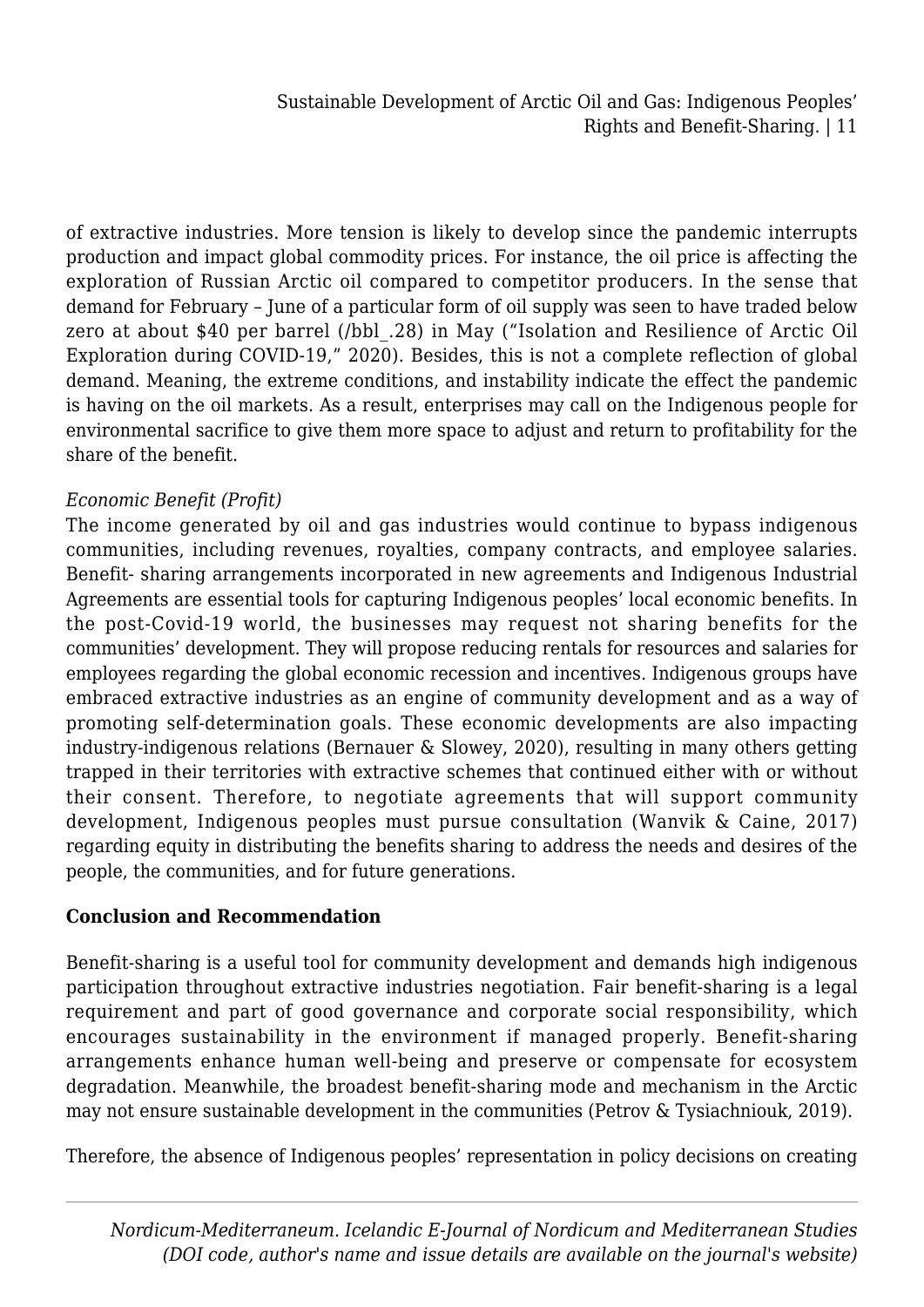the extractive sector in their territories, including decisions on the allocation of land for extractive industry operations and the awarding of exploration licenses, threatens the possibilities for fair development results. It is advised that there should be an informed decision to monitor the benefit-sharing scheme, and total community control of benefitsharing and management must exist to eliminate any controversy. As a result, companies and the state must collaborate with indigenous and other impacted populations to develop local institutional capacity and human resources as part of benefit-sharing obligations. This will ensure that the policies that share benefits are transparent, sensitive, empowering, and lead in a just and equitable way to Arctic populations' sustainable development. Thus, corporate social responsibility and Triple Bottom Line initiatives should be monitored and enforced in every Arctic state's soft laws. Every mining and oil industry player operating in the Arctic must report companies' financial, social, and environmental performance over time by protecting businesses amid future uncertainty.

## **References**

Bernauer, W., & Slowey, G. (2020). COVID-19, extractive industries, and indigenous communities in Canada: Notes towards a political economy research agenda. *The Extractive Industries and Society*, 7(3), 844–846. https://doi.org/10.1016/j.exis.2020.05.012. Buxton, A., & Wilson, E. (2013). FPIC and the extractive industries: A guide to applying the spirit of free, prior and informed consent in industrial projects. *International Institute for Environment and Development*. Pdf. 36-42.

Casper, K. N. (2009). Oil and Gas Development in the Arctic: Softening of Ice Demands Hardening of International Law. *NATURAL RESOURCES JOURNAL*, 49, 59. P.825. Cao, Y. (2018). *COMMUNITIES' REFLECTIONS ON OIL COMPANIES' CORPORATE*. University of Alaska Fairbanks.

European Commission. Directorate-General for Employment. (2001). *Promoting a European framework for corporate social responsibility*. Office for Official Publications of the European Communities.

COVID-19 and Indigenous peoples | United Nations for Indigenous Peoples. (n.d.). Retrieved January 25, 2021, from

https://www.un.org/development/desa/indigenouspeoples/covid-19.html.

Fonseca, L. M., Domingues, J. P., & Dima, A. M. (2020). Mapping the sustainable development goals relationships. *Sustainability*, 12(8), 3359. Multidisciplinary Digital Publishing Institute, P. 1-2.

Huntington, H. P., & Arctic Monitoring and Assessment Programme. (2007). *Arctic oil and gas 2007*. Oslo: AMAP. P.1.

Hughes, L. (2018). Relationships with Arctic indigenous peoples: To what extent has prior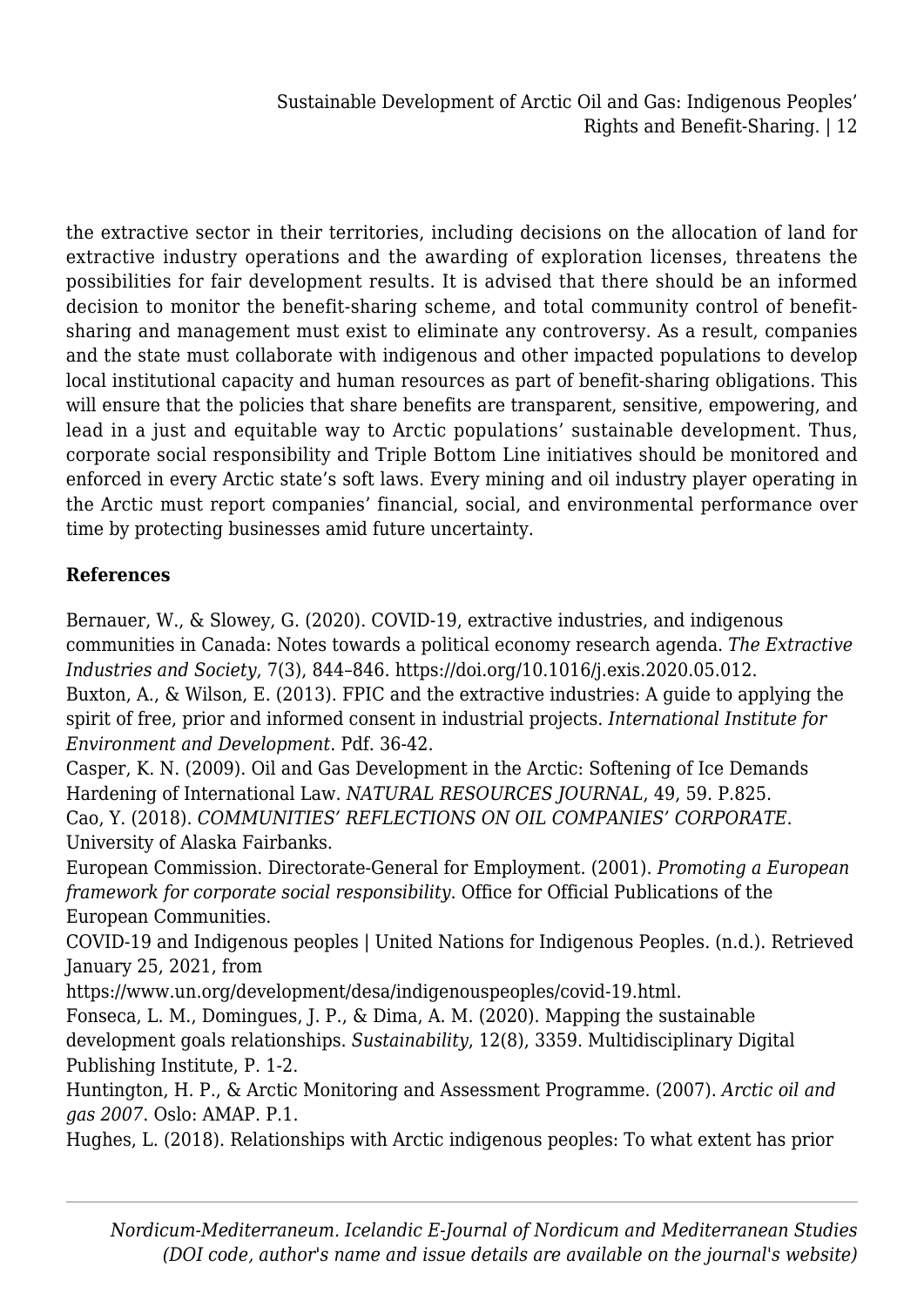informed consent become a norm? *Review of European, Comparative & International Environmental Law*, 27(1), 19-20.

Isolation and Resilience of Arctic Oil Exploration during COVID-19: Business as usual or Structural Shift? (2020, December 22). Retrieved January 25, 2021, from The Arctic Institute website: https://www.thearcticinstitute.org/isolation-resilience-arctic-oilexploration-covid-19-business-structural-shift.

Imperatives, S. (1987). Report of the World Commission on Environment and Development: Our common future. *Accessed Feb, 10.*

Johnstone, R. L., & Hansen, A. M. (2020). *Regulation of Extractive Industries: Community Engagement in the Arctic.* Routledge. P. 78-81.

Księżak, P., & Fischbach, B. (2017). *Triple Bottom Line: The Pillars of CSR. Journal of Corporate Responsibility and Leadership* 4.3: P. 99

Morgera, E. (2016). The Need for an International Legal Concept of Fair and Equitable Benefit Sharing. *European Journal of International Law*, 27(2), 353–354 https://doi.org/10.1093/ejil/chw014.

Morgera, E. (2014). *The legacy of UN Special Rapporteur Anaya on indigenous peoples and benefit-sharing*. BENELEX blog post (2014):1-2.

Novoselov, A., Potravny, I., Novoselova, I., & Gassiy, V. (2020). Compensation fund as a tool for sustainable development of the Arctic indigenous communities. *Polar Science,* 100609. https://doi.org/10.1016/j.polar.2020.100609. P. 2-3.

Novoselov, A., Potravny, I., Novoselova, I., & Gassiy, V. (2020). Sustainable Development of the Arctic Indigenous Communities: The Approach to Projects Optimization of Mining Company. *Sustainability*, 12(19), 7963. https://doi.org/10.3390/su12197963.

Pillay, N. (2013). Free, prior and informed consent of indigenous peoples. *Foreword to the Manual for National Human Rights Institutions*, 1-2.

https://www.ohchr.org/Documents/Issues/ipeoples/freepriorandinformedconsent.pdf. Petrov, A. N., & Tysiachniouk, M. S. (2019). Benefit Sharing in the Arctic: A Systematic View. *Resources*, 8(3), 155. https://doi.org/10.3390/resources8030155. P. 1, 13 Stellina, J. (2015). Access and Benefit Sharing under Nagoya Protocol and Sustainable Development—A Critical Analysis. *AGORA International Journal of Juridical Sciences*,

2015(3), 38–40 Retrieved from

https://heinonline.org/HOL/P?h=hein.journals/agoraijjs2015&i=177

Group (SDWG), S. D. W. (2013). CSR in the Arctic – way forward. [Working Paper]. Sulyandziga, L. (2019). Indigenous peoples and extractive industry encounters: Benefitsharing agreements in Russian Arctic. *Polar Science*, 21, 64–68.

https://doi.org/10.1016/j.polar.2018.12.002.

Sustainable Development Working Group (SDWG). Retrieved from Sustainable Development Working Group (SDWG) website: https://oaarchive.arctic- council.org/handle/11374/1221.